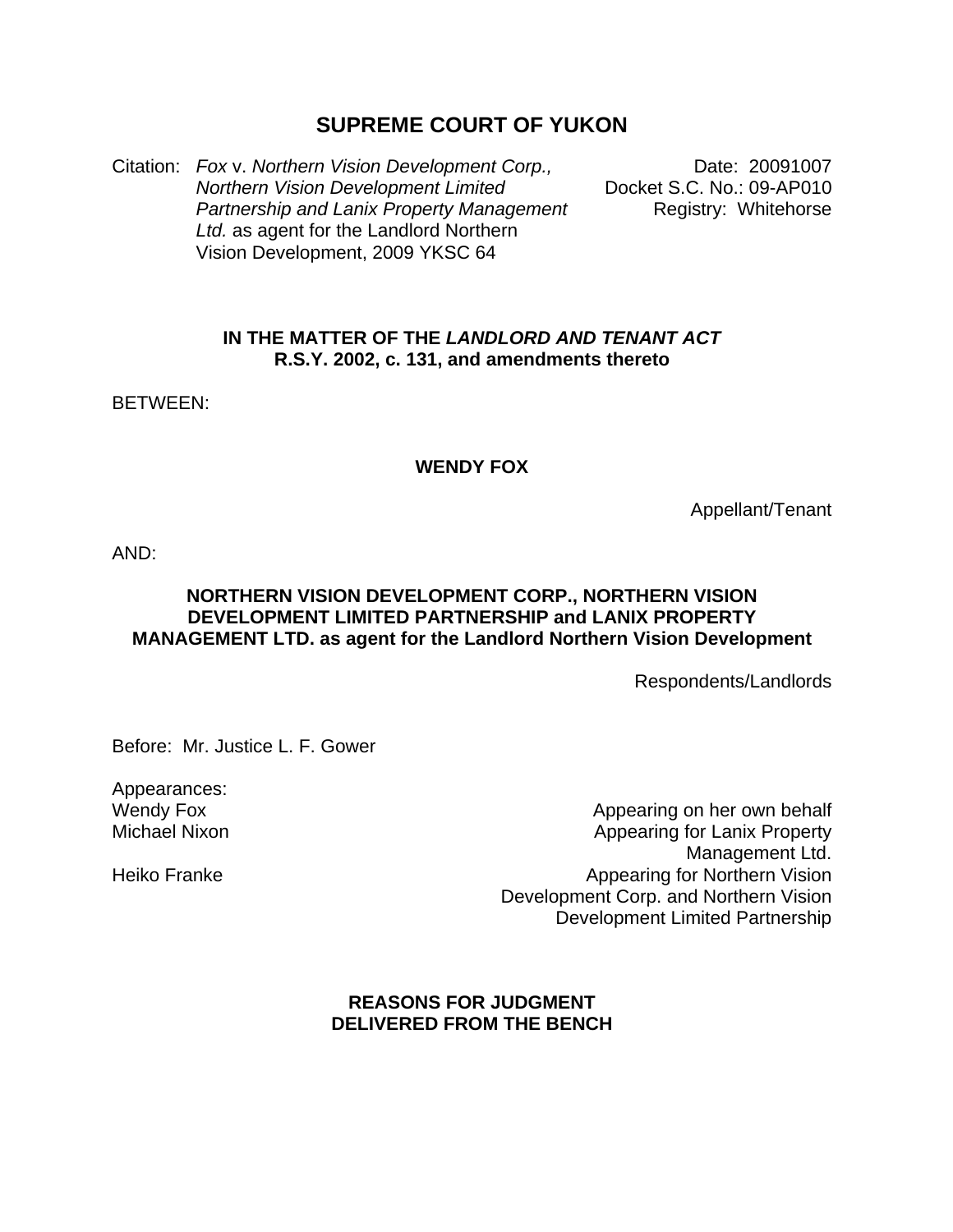[1] GOWER J. (Oral): This is an appeal by Wendy Fox under the *Small Claims Court Act,* R.S.Y. 2002, c. 204, from the decision of a Territorial Court Judge made on August 31, 2009. It relates to a matter under the *Landlord and Tenant Act*, R.S.Y. 2002, c. 131.

[2] Ms. Fox was a tenant of the respondents in an apartment located at Suite 208 - 21 Roundel Road in Whitehorse. That tenancy commenced May 1, 2007 pursuant to a written residential tenancy agreement, which has been filed in evidence and was dated April 13, 2007.

[3] In August 2008, the landlords provided notice to Ms. Fox of its general intention to convert the apartments in the building in which her apartment was located to condominiums, and that she would eventually have to vacate her apartment for that reason, or purchase it. Subsequently, there was a further notice provided by the landlords that Ms. Fox would have to vacate her apartment by May 1, 2009, at which time renovations would be done to the apartment to convert it into a condominium for resale.

[4] On March 19, 2009, Ms. Fox provided notice by e-mail to the landlords indicating that her move-out date would be April 1, 2009, and that she was looking forward to receiving the \$800 deposit she paid when she moved into the premises. The landlords retained the \$800 deposit without bringing an application to the Court, contrary to the provisions of the *Landlord and Tenant Act.* Accordingly, Ms. Fox wrote to the landlords indicating her complaint in that regard and that, if steps were not taken by the landlords, she would bring her own application to the Court, which she did.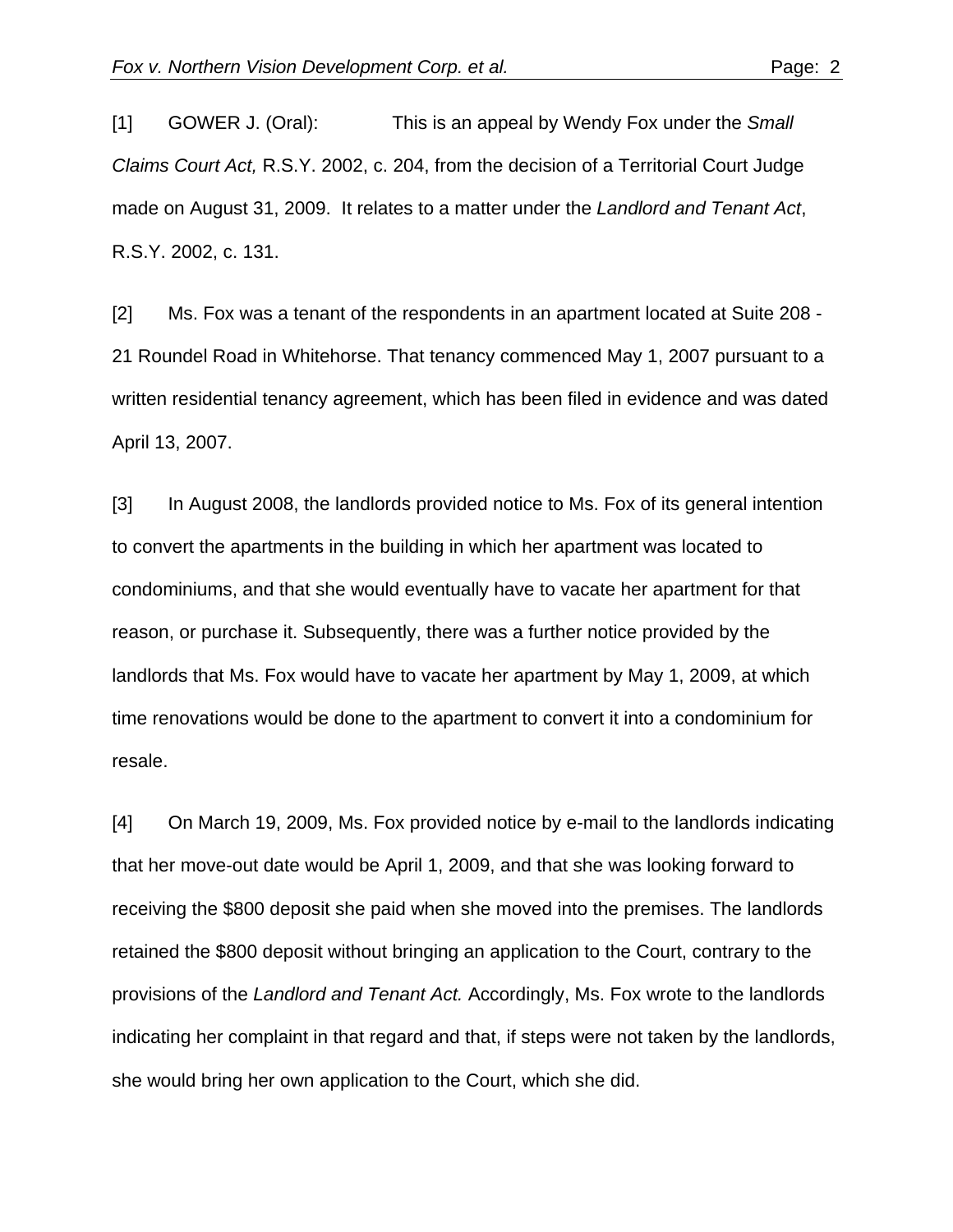[5] The matter was adjudicated in Small Claims Court on August 31, 2009. The Territorial Court Judge was satisfied that there were damages to the apartment which justified the retention of at least \$800 by the landlords. In his view, the damages exceeded that amount by approximately twice as much or more. However, the Judge did order that the landlords pay to Ms. Fox the interest that she was entitled to under the provisions of the *Landlord and Tenant Act*. That interest has since been paid pursuant to that order. It was calculated in the amount of \$55.62, and although Ms. Fox had some minor disagreement with that calculation by the landlords, she did not include that as part of the relief that she is seeking on this appeal.

[6] Pursuant to s. 9 of the *Small Claims Court Act*, R.S.Y. 2002, c. 204, as amended by *Small Claims Court Act, Act to Amend,* S.Y. 2005, c. 14:

> "An appeal lies to the Supreme Court from a final order of the Small Claims Court on questions of fact and on questions of law and must not be heard as a new trial unless the Supreme Court orders that the appeal be heard in that Court as a new trial."

[7] On this appeal, I have reviewed the two affidavits filed by Ms. Fox in Small Claims Court, the one affidavit filed by the landlords, and an additional package of material, which was filed by Ms. Fox on July 21, 2009 and was headed with a letter dated July 20, 2009 addressed "To whom it may concern". The package attached a further letter from the landlords to Ms. Fox dated April 15, 2009, as well as a copy of a Rental Unit Condition Report respecting the subject apartment which showed a move-in date of May 1, 2007 and is, apparently, signed by both the landlords and Wendy Fox and is witnessed. The final document in that package is a letter from Wendy Fox to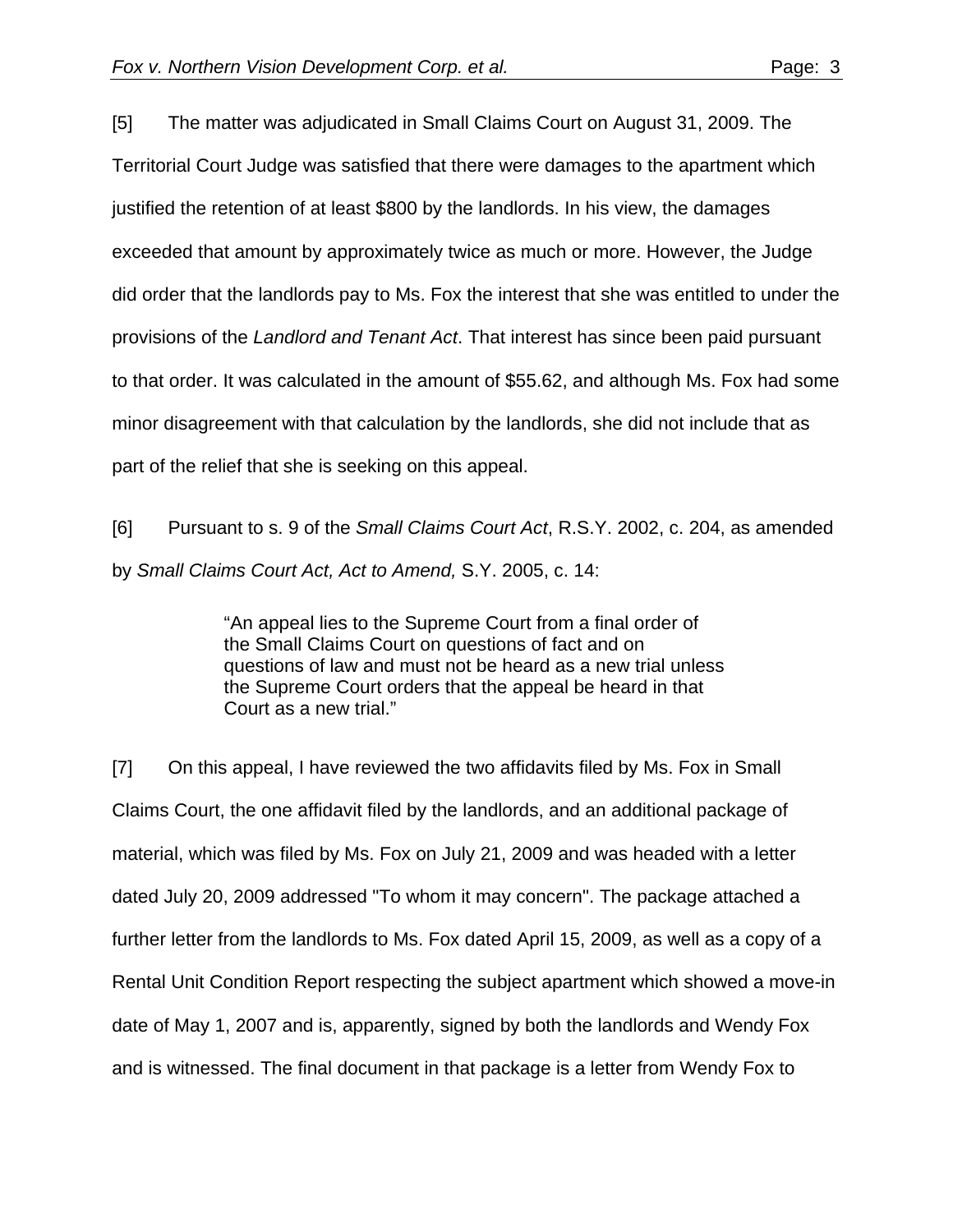Lanix Property Management Ltd. dated April 22, 2009, which is the letter I referred to earlier where Ms. Fox complained that the landlords had improperly withheld the damage deposit without making the requisite Court application.

[8] I am satisfied that this matter can be disposed of by my review of the material on record and that a new trial is not required. I am further satisfied that there are some questions of fact which need to be resolved on this appeal and that the Territorial Court Judge erred in his general determination of the amount of the damages to the apartment.

[9] I am referring principally to para. 12 of the landlords' affidavit which was filed in the Small Claims Court on July 13, 2009. That paragraph refers to a list of costs incurred by the landlords due to the damage in Suite 108 (sic) by Ms. Fox. The first listed item relates to moving the items left behind in the apartment by Ms. Fox, holding them for 30 days, and disposal, in the amount of \$160. That is unchallenged by Ms. Fox.

[10] The second item relates to cleaning the suite, with the exception of the walls, in the amount of \$80. That is also unchallenged.

[11] The next item relates to damage to the screen door in the amount of \$150. That was challenged by Ms. Fox in the Small Claims Court, and I have a transcript of those proceedings. I also note that the only reference to anything relating to the "Suite Door" in the Rental Unit Condition Report, seems to be that it was "being replaced [with] reno". Ms. Fox indicated that there was no damage to the door, but there was a piece of cardboard along the bottom that was used as a draft protector. Other than that, she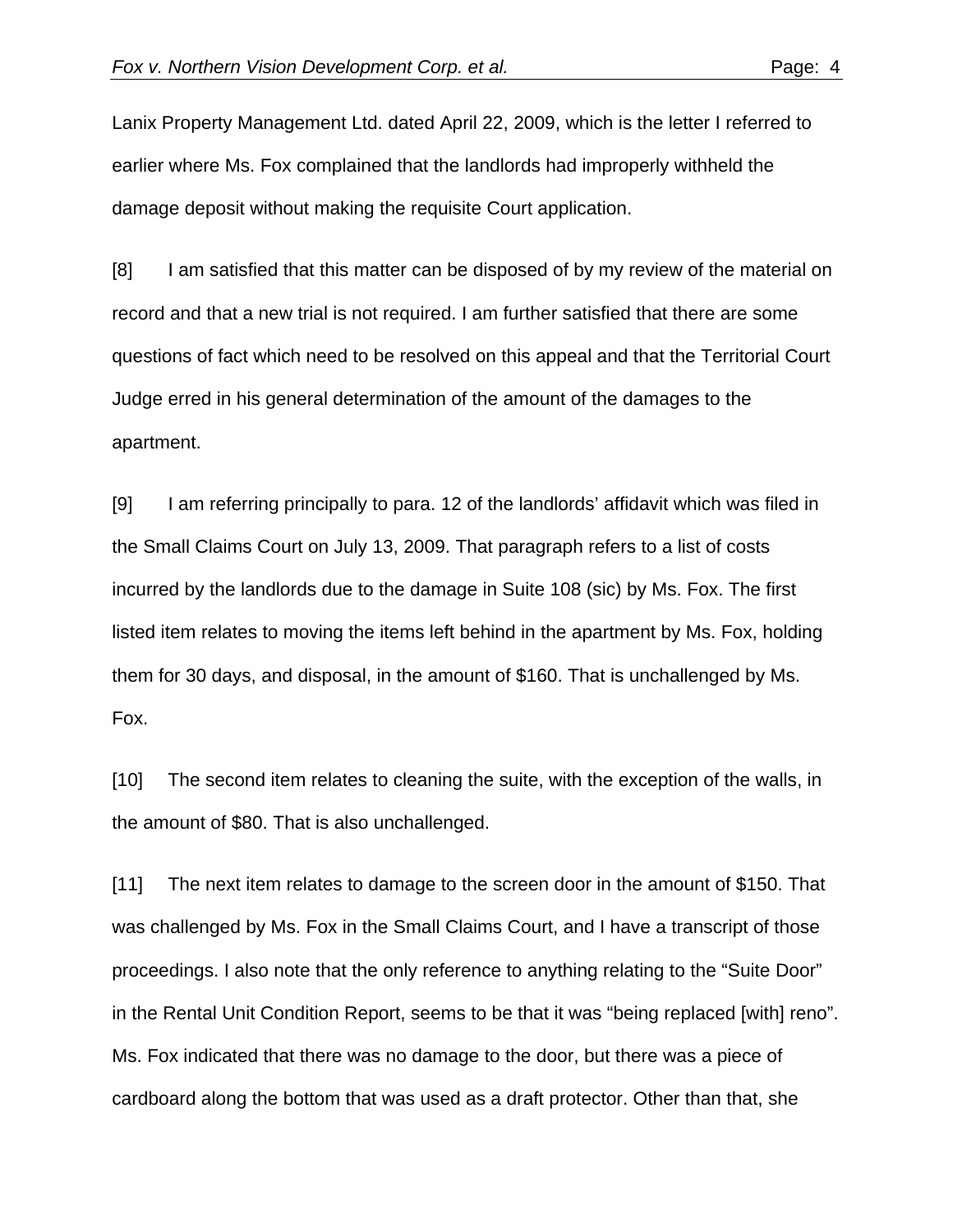maintained that the door was in the same condition when she moved in as when she moved out. There is no evidence to the contrary from the landlords to dispute Ms. Fox's assertion in that regard, and I am disallowing the claim for \$150.

[12] The next item in the landlords' list is with reference to replacing a damaged electrical receptacle in the kitchen. Again, Ms. Fox took the position that the condition of the receptacle when she moved in was the same as when she moved out. There was a photograph of the damaged receptacle in evidence, which is also before me. A representative of the landlords, Mr. Heiko Franke, indicated at the hearing that if you were to come into the kitchen, "you would not see it because the fridge would cover it." There is no reference to the damaged receptacle in the Rental Unit Condition Report. I am satisfied that Ms. Fox was not responsible for that damage and I am disallowing that claim for \$85.

[13] The next item on the landlords' list is referring to the replacement of the damaged fridge shelf. This item was claimed in the landlords' affidavit filed July 13, 2009; however, there is no dispute about it by Ms. Fox in her subsequent letter to the landlords dated July 20, 2009, nor in her second affidavit, filed August 28, 2009. The first time that this item was defended by Ms. Fox was at the hearing in the Small Claims Court. She claimed that she did not break the shelf, that it was a piece of glass resting on the crisper drawers, and it was in the same condition as when she moved in. The photograph of that shelf, in my mind, speaks for itself, and if the shelf was in that condition when Ms. Fox moved in, then I would have expected her to insist that a note be made of it in the Rental Unit Condition Report, which she signed. However, as no such note was made, I am going to allow the landlords' claim of \$130 for that item.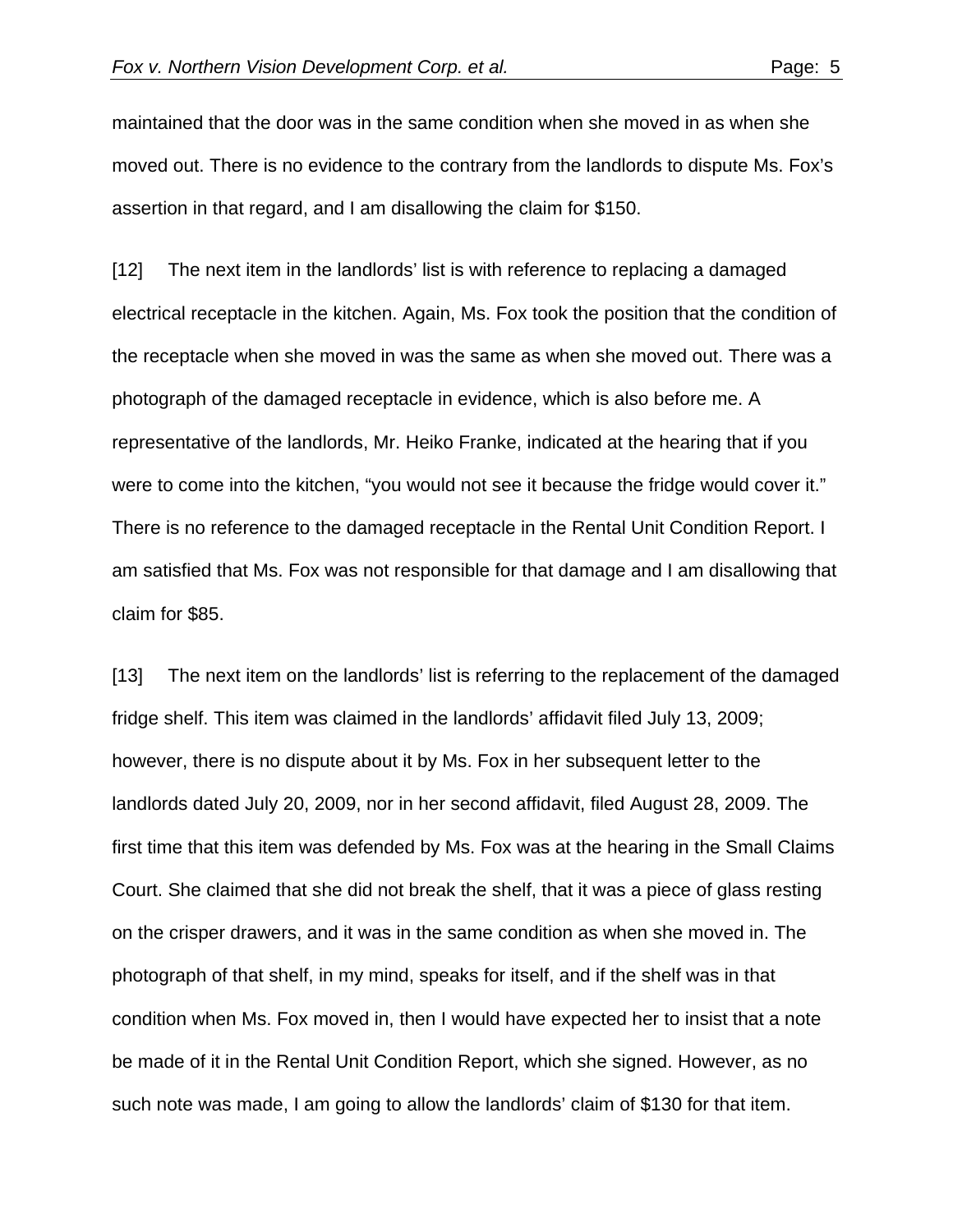[14] The next item on the landlords' list refers to "April Rent due to less than 30 days written notice to vacate". In that regard, Ms. Fox indicated in her letter to the landlords dated July 20, 2009 that she had had a conversation with Mr. Nixon, the landlords' property manager, asking if he could be flexible with her move-out date, since they both knew that she was going to be moving. She says she reminded him that she had been looking for affordable housing since the previous August and may have to take a place with less notice, and he said "that would be fine."

[15] In addition to that, there is a similar reference in Ms. Fox's second affidavit, para. 3:

> "… I asked Michael Nixon if I would be allowed to be flexible in the date of my moving out of the rental premises. I reminded Nixon that I had been attempting to locate affordable housing since the previous August and that, if I had found a place, I might have to move on short notice. Nixon then verbally agreed that I could in fact be flexible in my moving date, as long as it was no later than the end of May …"

[16] Further, at the hearing on August 31, 2009, Ms. Fox said to the Territorial Court Judge:

> "And when Mr. Nixon gave me that second notice for the three months, that I had to be out by three months, I asked him then, because I had been having trouble finding anything, I said, "What if I do find something earlier? Is it okay to give two weeks notice?" And he verbally said yes."

I note for the record that the Judge was able to take into account the oral submissions

that were made before him as part of the evidence in making his decision.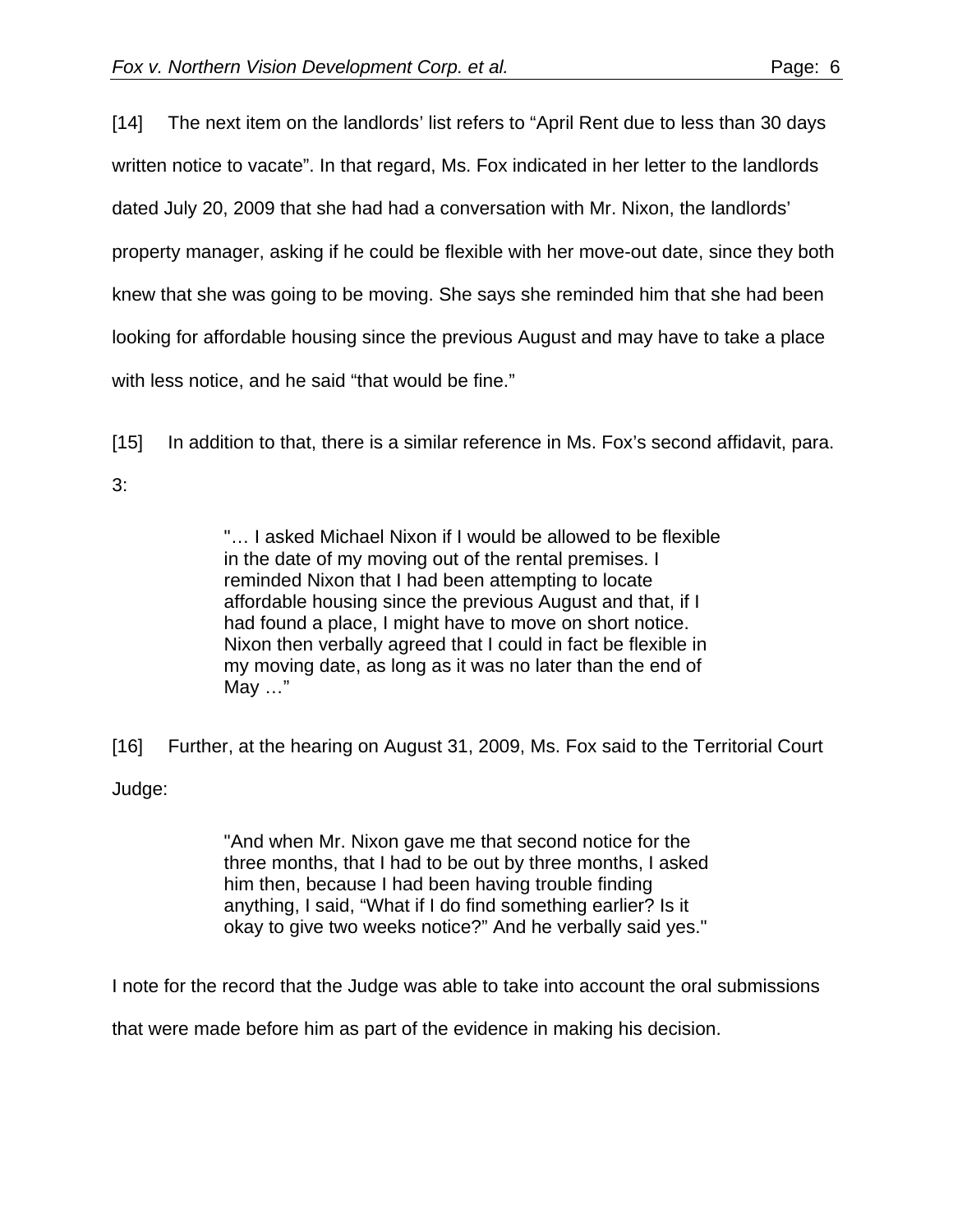[17] There has been no specific denial by the landlords in their affidavit that there was

a discussion along those lines between Ms. Fox and Mr. Nixon. That is significant to

me. In addition, at the hearing on August 31st, Mr. Nixon stated to the Territorial Court

Judge:

"She asked for an extension onto April 2nd, and I didn't have a problem with that. I told her that we'd be flexible …"

[18] The final piece of evidence that is most significant to me on this point is the letter sent by the landlords to Ms. Fox dated April 15, 2009. Mr. Nixon signed the letter. In the second paragraph of that letter, the landlords state:

> "Please find enclosed closing inspection report. It is estimated that an additional weeks rent, cleaning, painting and repairs that the amount owing super exceeds the amount you placed for a damage deposit by nearly \$1,500.00." (my emphasis)

[19] So I take it from all of that evidence combined, plus the lack of any specific denial by the landlords that there was a variation of the written tenancy agreement to allow Ms. Fox to vacate with less than 30 days notice, that this amount should be reduced from a total of one month's rent to one week of rent, which I have rounded down to \$200.

[20] The last item claimed by the landlords refers to painting and washing the nicotine off the walls in the amount of \$1500. I credit the landlords for fairly having arrived at that number by deducting some additional costs which would have had to have been undertaken by them in any event for some work done in the kitchen and the bathroom. The adjusted balance owing, says the landlords, would have been \$1500.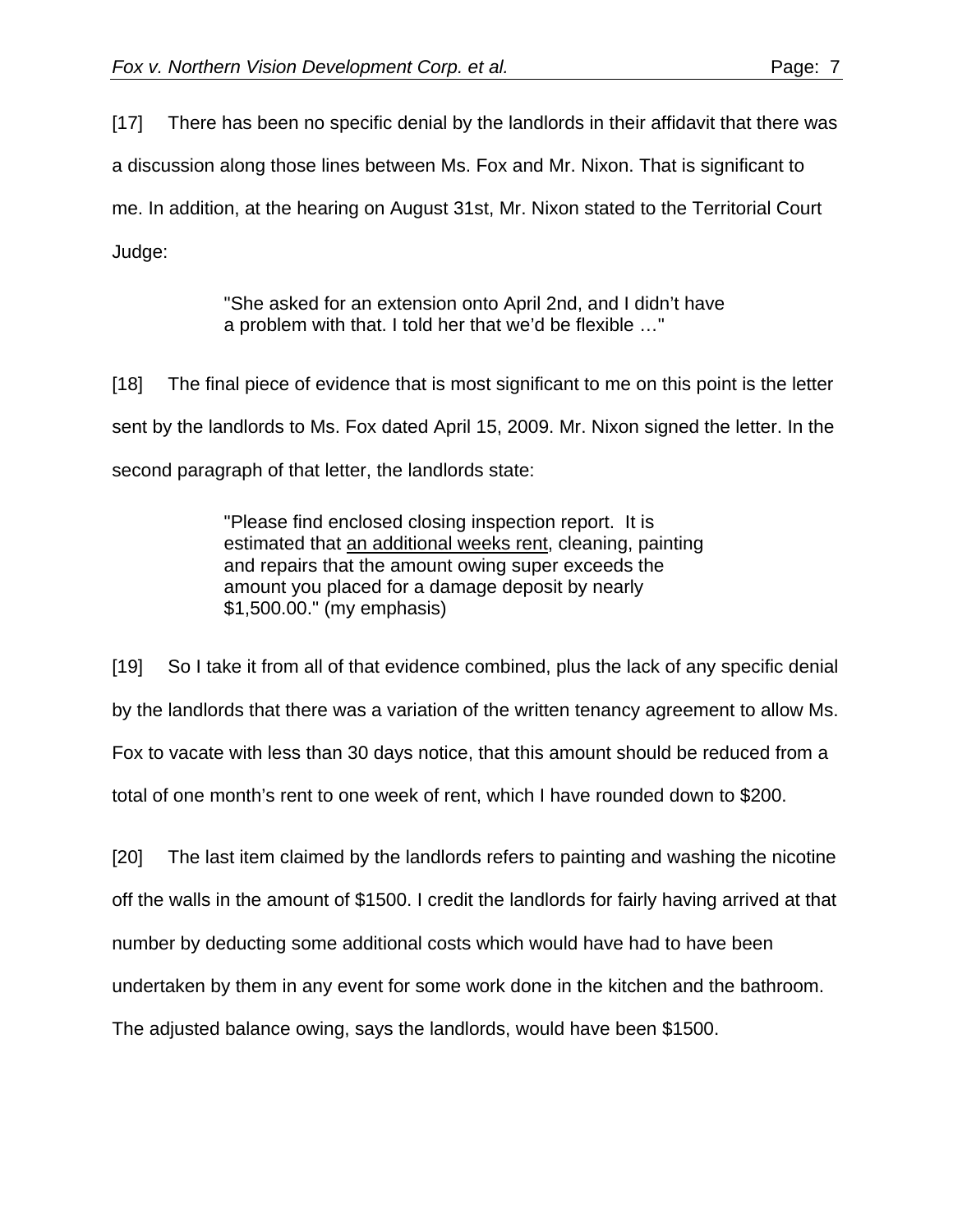[21] There are a number of places where this issue arose. Firstly, in Ms. Fox's first

affidavit at para. 5, where she speaks about a conversation that she had with Mr. Nixon

about cleaning the apartment before vacating:

"I asked Mr. Nixon if they required that I clean the carpet and wash the walls of the rental unit prior to vacating. I was advised by Mr. Nixon that I only needed to vacuum the carpet and not have it cleaned because they were removing the carpet as part of their planned renovations to the rental units. He also advised that I did not have to wash the walls because the walls were going to be repainted."

[22] In her letter of July 20, 2009 to the landlord, Ms. Fox stated in her fourth paragraph:

> "… I asked Mr. Nixon if he wanted the walls washed. He told me no, as they were going to paint the suite. Although, he did ask me to have the cupboards, etc. wiped down."

[23] The third reference is in Ms. Fox's second affidavit at para. 5, where she says:

"I asked of Nixon if the Landlord required that the walls of the apartment be washed. Again, I was advised by Nixon that there was no need to wash the walls and that the walls were going to be repainted as part of the conversion of the apartment into condominium units."

[24] There has been no express denial of this alleged variation of the written tenancy agreement in either the landlords' affidavit or in the submissions that were made before the Territorial Court Judge. Plus, what I gather from the landlords' submissions on August 31, 2009, is that the cost of cleaning and repainting the walls in Ms. Fox's unit was very likely passed on to the subsequent purchaser of the condominium. Therefore, I can see no net loss to the landlords nor any reason which would indicate that it would be unfair or inequitable to deny the landlords this damage item, especially in light of the